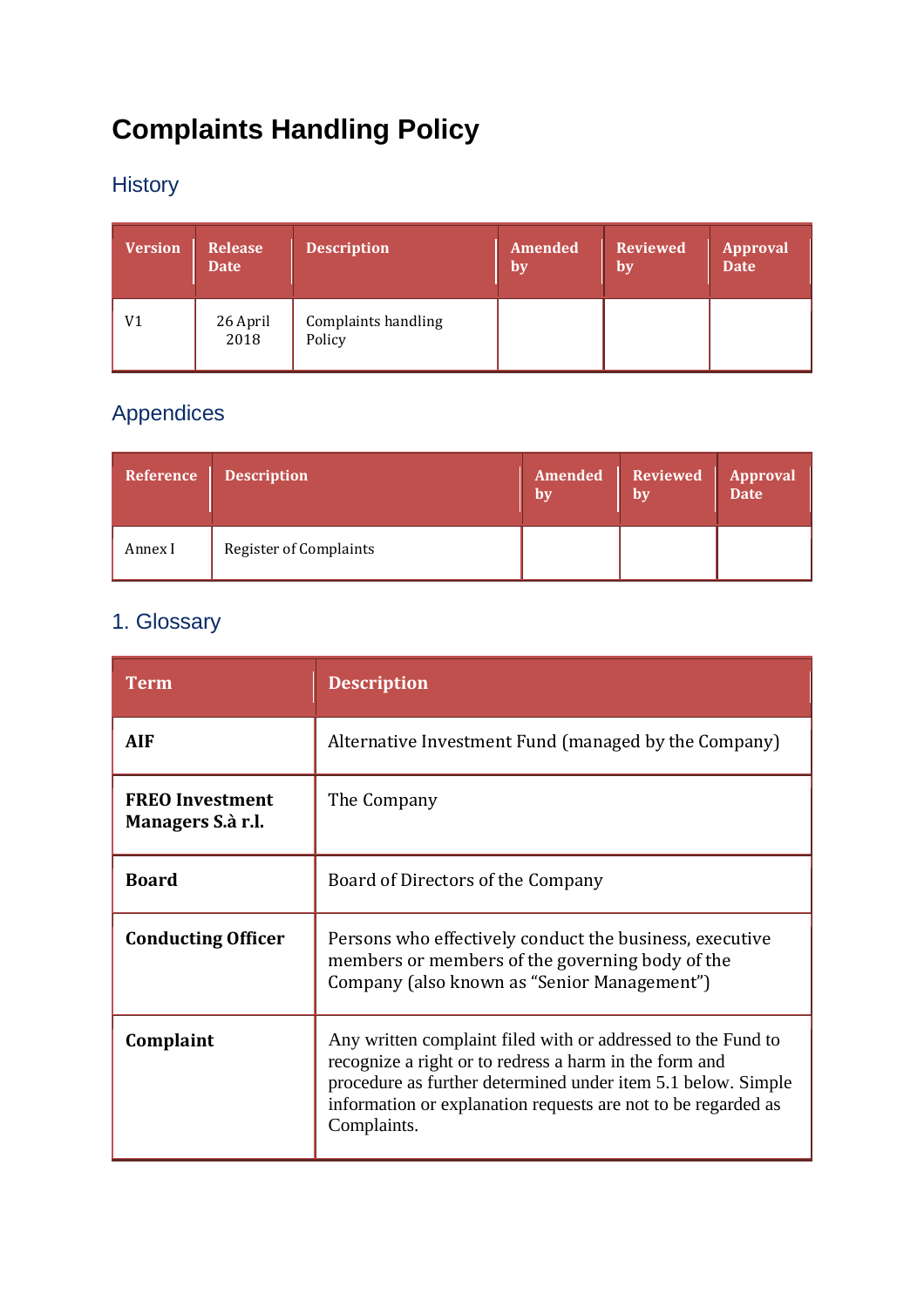| Complainant       | Any natural or legal person, such as a customer of the Fund,<br>an investor, former investor, or actively solicited potential<br>investor, having filed a Complaint. |  |  |
|-------------------|----------------------------------------------------------------------------------------------------------------------------------------------------------------------|--|--|
| CSSF              | Commission de Surveillance du Secteur Financier                                                                                                                      |  |  |
| <b>The Policy</b> | This Complaints' handling Policy, as amended from time to<br>time                                                                                                    |  |  |

### 2. Applicable regulations

| <b>Luxembourg AIFM</b><br>Law | Luxembourg AIFM Law of the 12 July 2013 on Alternative<br><b>Investment Fund Managers</b>                                                          |  |
|-------------------------------|----------------------------------------------------------------------------------------------------------------------------------------------------|--|
| <b>Regulation</b>             | CSSF Regulation $N^{\circ}$ 16-07 relating to the out-of-court<br>complaint resolution repealing CSSF Regulation N° 13-02<br>of complaints         |  |
| <b>Circular</b>               | CSSF Circular 14/589 re details concerning CSSF<br>Regulation N°13-02 of 15 October 2013 relating to the out-<br>of-court resolution of complaints |  |

### 3. Scope and purpose

The Policy aims at implementing an appropriate internal structure and defining the internal responsibilities and instructions for the reception and the handling of Complaints, to ensure that they are handled in a manner which is fair, objective and truth oriented. The Policy also aims at enabling the identification and mitigation of any possible conflicts of interests.

## 4. Complaints handling officer

Nils Kruse as a member of the Board of the Fund will be responsible for implementation of the Policy in compliance with the CSSF Regulation and CSSF Circular. He shall also be the point of contact for the CSSF. In compliance with the CSSF Circular, Erwan Le Berre has delegated the day-to-day management of the Complaints procedure to the Manager Corporate Communication of the Management Company (the "**Complaints Handling Officer**").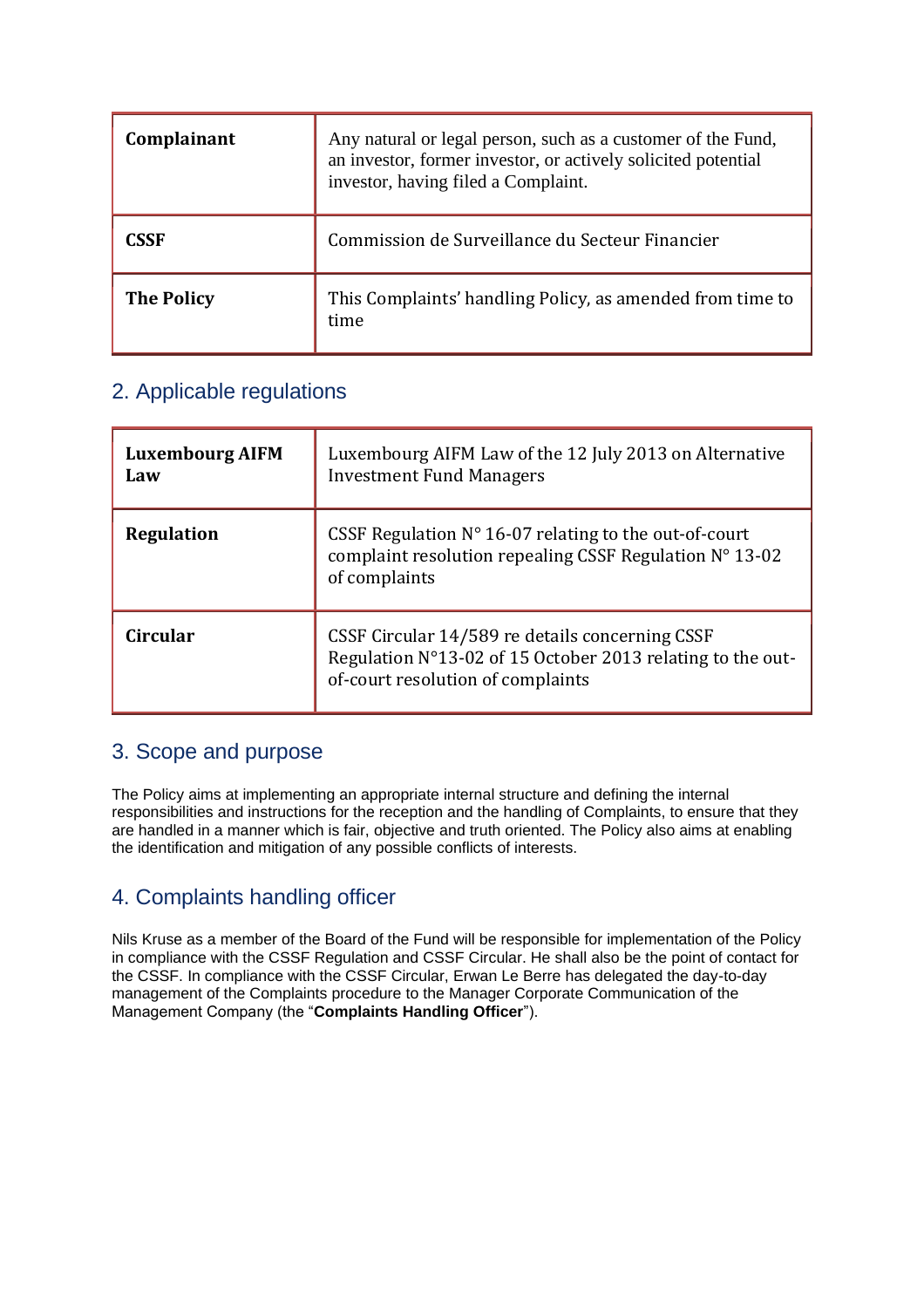### 5. Handling complaints

#### **5.1 Complaint filing**

Complaints are expected to be filed in writing to the attention of the Complaints Handling Officer with the reference "Complaint Filing" at the following address or e-mail:

FREO Investment Managers S.à r.l.

Attention: Complaints Handling Officer

EBBC 6A, route de Trèves

2633 Senningerberg

Luxembourg

E-mail address: [n.kruse@freogroup.om](mailto:n.kruse@freogroup.om)

Complainants will be able to file Complaints in English as well as in French and German.

The following information shall be provided to ensure a prompt handling of the complaint:

- Identity and contact details of the complainant;
- Reason of the complaint and the resulting alleged damage or loss in relation thereof;
- Where necessary, copies of any documentation supporting the complaint.

#### **5.2 Complaint reception**

The Complaints Handling Officer is in charge of the management of Complaints. All Complaints, which are not directly addressed to the Complaints Handling Officer but indirectly addressed through a third-party service provider, should be forwarded to the Complaints Handling Officer without delay.

#### **5.3 Acknowledgement of receipt**

The Complaints Handling Officer must send an acknowledgment of receipt in writing within (10) ten business days of receipt of the Complaint, unless the answer itself is provided to the Complainant within this period.

Such acknowledgment of receipt should contain the name and contact details of the person in charge and an indication on when the answer to the complaint can be expected. This time indication shall be within one (1) month after the receipt of the Complaint.

#### **5.4 Registration and information**

All Complaints as well as each measure taken to handle it are properly registered by the Complaints Handling Officer in the Complaints Register. The Board member responsible for complaint handling will receive a copy of the registration of a Complaint in the Complaints Register. The Complaints Register is maintained in electronic format in a folder only accessible by the Complaints Handling Officer and the Board.

If the Complaints Handling Officer estimates that a Complaint may have a material impact (financial and or reputational), the Complaints Handling Officer shall without delay inform the Board of the Fund,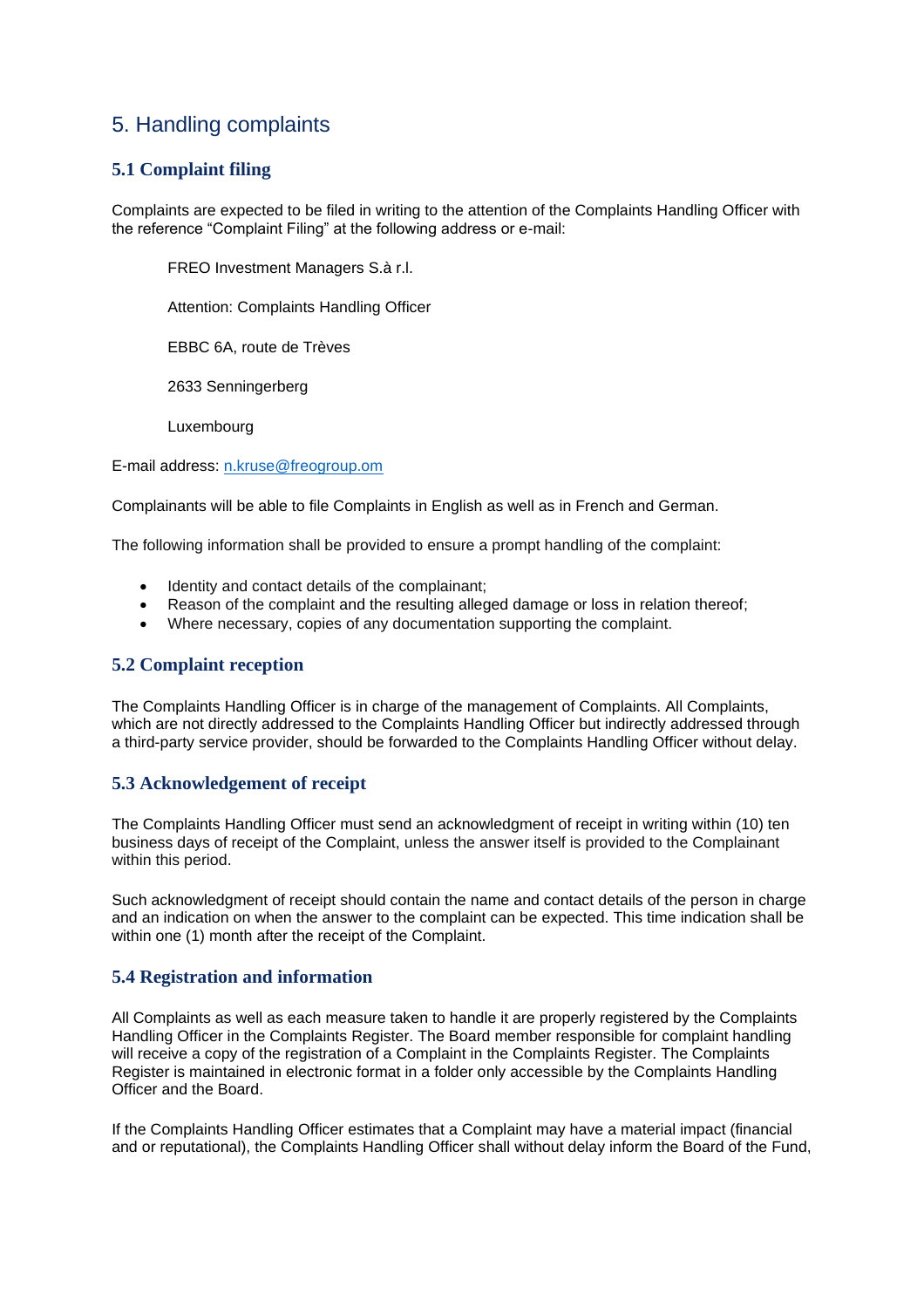which will decide to inform the CSSF, if needed. The answer to the material impact Complaints shall be approved by the Board.

The Complaints Handling Officer shall share the Complaints Register on a quarterly basis with the Board of the Fund, with the mention of problems identified, the corrective measures taken and the follow-up on these measures.

#### **5.5 Assessment**

The Complaints Handling Officer shall seek to gather all relevant data and information that is necessary and investigate each Complaint, as soon as it is received.

#### **5.6 Answer to the Complainant**

A clear, concise and exact response must be sent within one (1) month of the receipt of the Complaint. If an answer cannot be provided within this time, the Complaints Handling Officer shall inform the Complainant of the reasons of the delay and indicate the date on which an answer is likely to be achieved.

#### **5.7 Escalation of the Complaint**

If the Complainant did not obtain an answer or a satisfactory answer from the Complaints Handling Officer, it shall be given the opportunity to raise the Complaint up to Board of the Fund, without prejudice to section 5.8 below. In this respect, the Complaints Handling Officer shall indicate to the Complainant the means to contact the Board of the Fund to escalate its Complaint.

#### **5.8 Existence of the out-of-court complaint resolution at the CSSF**

Where the Complaint handling at the level of the Complaints Handling Officer did not result in a satisfactory answer for the Complainant, the Complaints Handling Officer shall:

- Provide the Complainant with a full explanation of its position as regards to the Complaint;
- Inform the Complainant, on paper or by way of another durable medium, of the existence of the out-of-court complaint resolution procedure before the CSSF and send a copy of the CSSF Regulation or the reference of the CSSF website;
- Indicate to the Complainant the different means to contact the CSSF to file a request; and
- Inform the Complainant, on paper or by way of another durable medium, that s/he can file a request with the CSSF and that, in this case, his/her request with the CSSF must be filed with the CSSF within one (1) year after the filing of the initial complaint with the Fund.

## 6. Documentation and Recording of complaints

Complaints shall be documented in a Complaints Register by the Complaints Handling Officer and should include the following information:

- Date of the Complaint;
- Name of the Complainant;
- Type of the Complaint;
- Summary of the Complaint;
- Summary of corrective measure(s) (specifying any compensation);
- Remarks concerning the need to follow up and suggestions, if any, on possible procedural improvements.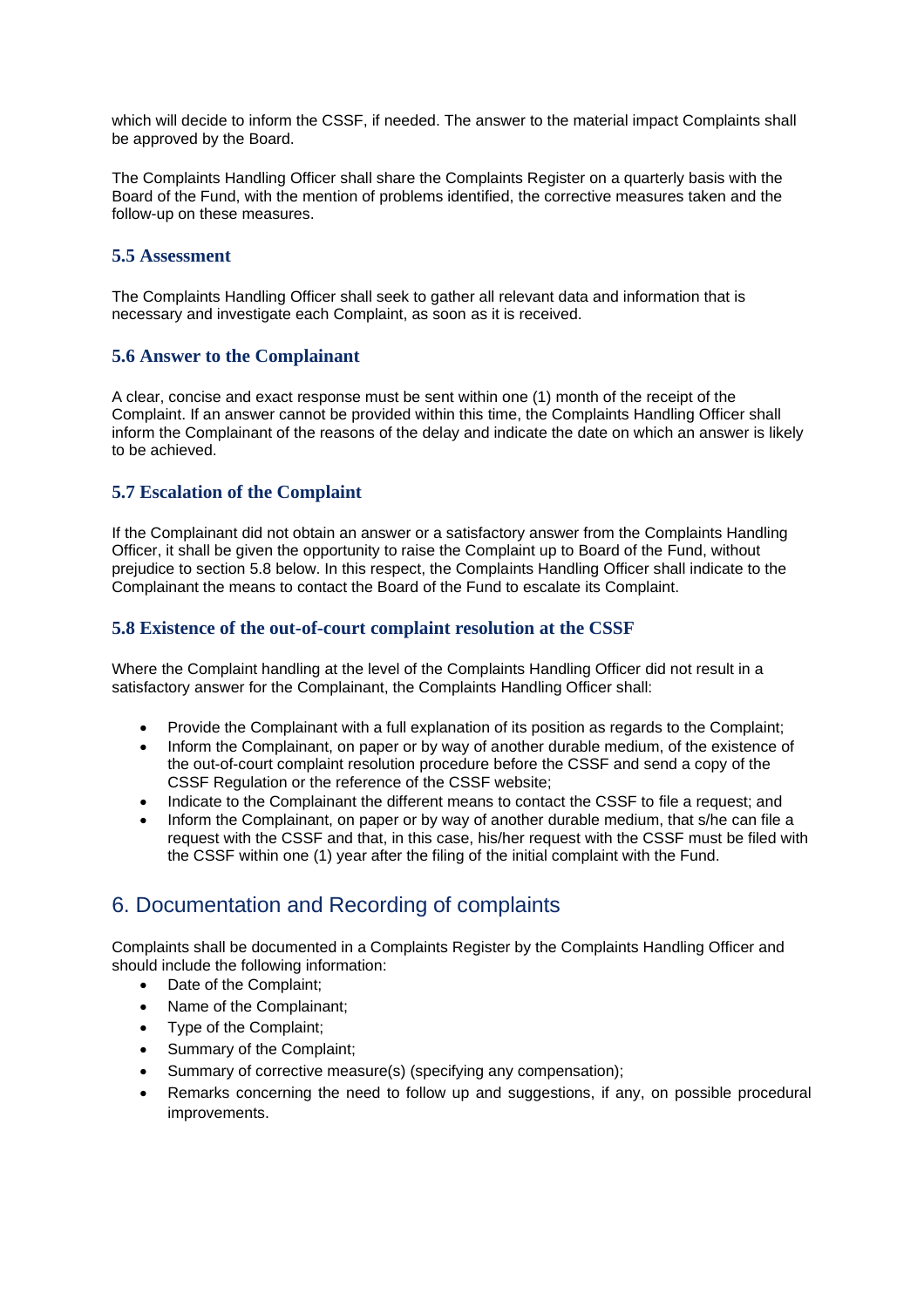Once fully handled, a report and all documents relating to the Complaint shall be registered in the Complaints Register, including all written communication with the Complainant such as, email, fax messages, letters, etc. Notes shall also be made in the Complaints Register regarding date and time for telephone calls with the Complainant regarding the Complaint. All received, handled and closed Complaints shall be electronically archived. The length of time that the matter remains filed shall be based on its nature. However, all Complaints shall remain on file for at least five (5) years. The Complaints file and the register shall be kept at the Management Company premises.

Following Article 16 of the CSSF Regulation and further details provided in the CSSF Circular, Nils Kruse shall file on an annual basis before 1 March to the CSSF, covering the previous calendar year, a table including the number of complaints registered, classified by type of complaints, as well as a summary report of the complaints and of the measures taken to handle them.

## 7. Communication of information to the CSSF

The CSSF may receive complaints from customers or investors of the Fund for intervening with the aim of settling these complaints amicably. The CSSF does, however, not act as an ombudsman in respect of Complaints which are sent directly to them. They will forward the complaint to the Fund.

Should a complaint be forwarded to the Fund by the CSSF, the Complaints Handling Officer will immediately send an acknowledgement letter confirming receipt of the complaint. The complaint will then be dealt with in accordance with the process detailed in this Policy.

In case a complaint has been filed with the CSSF and the supervisory authority has requested the Fund to take position on the facts or opinions presented by the complainant or to provide information or documents, the Fund undertakes to make its best effort to communicate to the CSSF the requested information or documents within the requisite time-period.

Where the CSSF concludes that the complaint is totally or partially justified and asks the Fund and the complainant to settle their dispute, the Fund shall undertake to find with the complainant a common ground to put an end to the complaint.

## 8. Complaints monitoring

Complaints shall be assessed by the Fund on an-going basis to enable the identification of systemic or recurring problems, as well as any potential legal and operational risks, for example:

- by analysing the causes of the individual Complaints in order to identify the root causes common to certain types of Complaints;
- by considering whether these root causes may also affect other processes or products, including those to which the Complaints do not relate directly; and
- by considering what actions the Fund may need to take to address these root causes.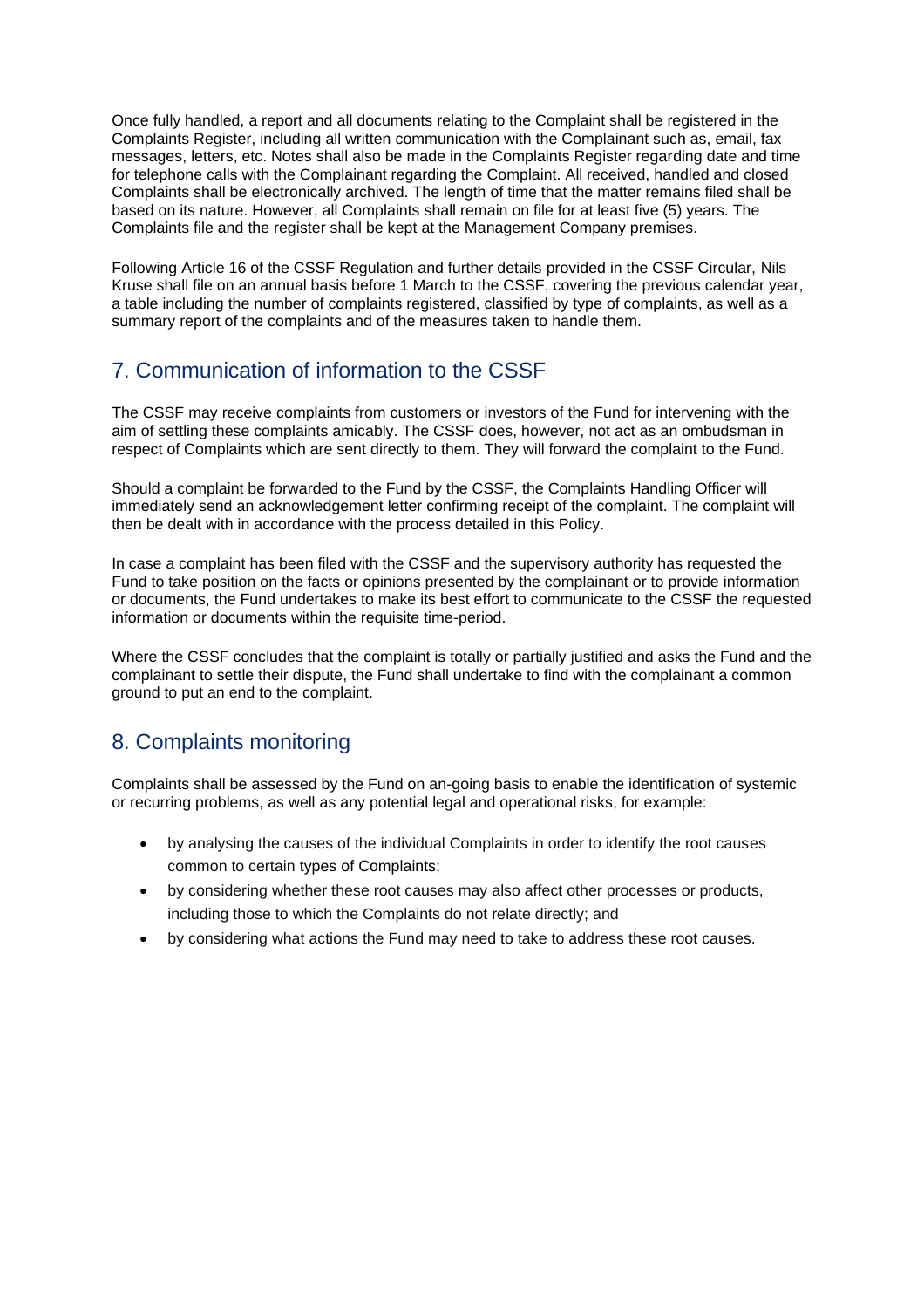## 9. Review of the Policy

The Policy will be reviewed at least once a year in order to assess if it:

- is operating as intended;
- is compliant with regulations and standards applicable to the Company.

Where no update is required, the Policy will be applied consistently over time. Where update is required, the formal approval by the Board will be asked.